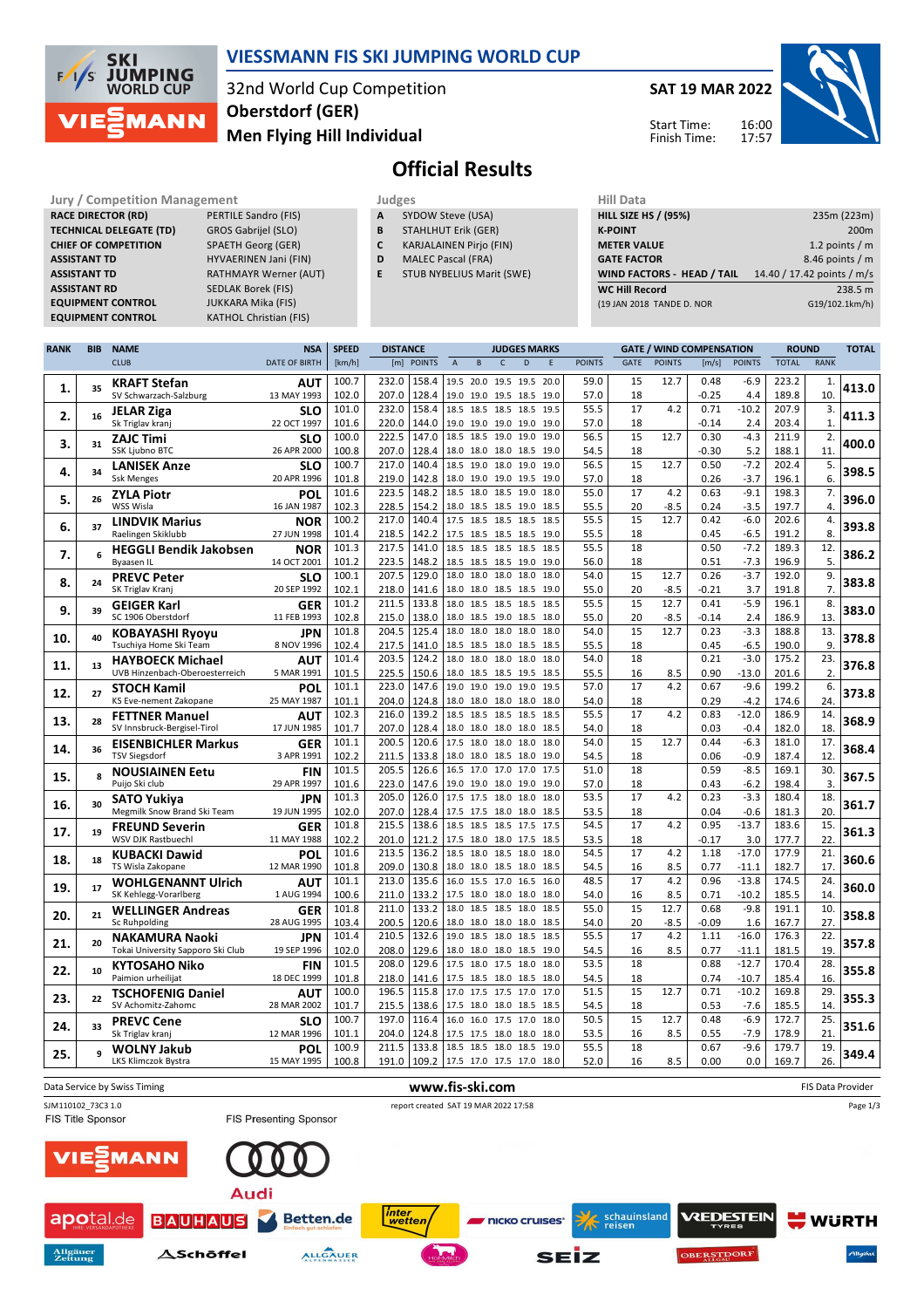

## **VIESSMANN FIS SKI JUMPING WORLD CUP**

32nd World Cup Competition **Men Flying Hill Individual Oberstdorf (GER)**

**SAT 19 MAR 2022**

Start Time: Finish Time:



**Official Results**

| <b>RANK</b> | <b>BIB</b> | <b>NAME</b>                 | <b>NSA</b>           | <b>SPEED</b> | <b>DISTANCE</b> |            |                       | <b>JUDGES MARKS</b> |           |      |                          |               |             | <b>GATE / WIND COMPENSATION</b> |         |               |              | <b>ROUND</b> |       |
|-------------|------------|-----------------------------|----------------------|--------------|-----------------|------------|-----------------------|---------------------|-----------|------|--------------------------|---------------|-------------|---------------------------------|---------|---------------|--------------|--------------|-------|
|             |            | <b>CLUB</b>                 | <b>DATE OF BIRTH</b> | [km/h]       |                 | [m] POINTS |                       |                     |           | D    |                          | <b>POINTS</b> | <b>GATE</b> | <b>POINTS</b>                   | [m/s]   | <b>POINTS</b> | <b>TOTAL</b> | <b>RANK</b>  |       |
| 26.         |            | <b>STEKALA Andrzej</b>      | <b>POL</b>           | 101.6        | 208.0           | 129.6      |                       |                     |           |      | 17.0 17.5 17.0 18.0 17.5 | 52.0          | 18          |                                 | 0.69    | $-9.9$        | 171.7        | 26.          | 349.2 |
|             |            | Azs Zakopane                | 30 JUN 1995          | 101.0        | 203.0           | 123.6      | 17.5 18.0 17.5 17.5   |                     |           |      | 18.0                     | 53.0          | 16          | 8.5                             | 0.53    | -7.6          | 177.5        | 23.          |       |
| 27.         |            | <b>PREVC Domen</b>          | <b>SLO</b>           | 101.4        | 203.0           | 123.6      | 18.0 18.0 17.5 17.5   |                     |           |      | 17.5                     | 53.0          | 18          |                                 | 0.42    | $-6.0$        | 170.6        | 27.          | 341.1 |
|             |            | Sk Triglav kranj            | 4 JUN 1999           | 101.2        | 202.0           | 122.4      | 117.0 17.0 17.5 17.5  |                     |           |      | 18.0                     | 52.0          | 16          | 8.5                             | 0.86    | $-12.4$       | 170.5        | 25.          |       |
| 28.         | 29         | <b>KOS Lovro</b>            | <b>SLO</b>           | 101.1        | 209.0           | 130.8      | $17.5$ 18.0 18.0 18.0 |                     |           |      | 18.0                     | 54.0          | 17          | 4.2                             | 0.41    | $-5.9$        | 183.1        | 16.          | 336.0 |
|             |            | SSK Ilirija                 | 23 JUL 1999          | 101.2        | 183.5           | 100.2      | 15.5 15.5 16.0 16.0   |                     |           |      | 16.0 l                   | 47.5          | 18          |                                 | $-0.30$ | 5.2           | 152.9        | 28.          |       |
| 29.         |            | <b>FORFANG Johann Andre</b> | <b>NOR</b>           | 100.3        | 200.0           | 120.0      | 17.5                  | 18.0                | 17.5      | 18.0 | 17.5                     | 53.0          | 15          | 12.7                            | 0.53    | $-7.6$        | 178.1        | 20.          | 315.6 |
|             |            | Tromsoe Skiklub             | 4 JUL 1995           | 100.8        | 170.0           | 84.0       | 15.0 15.0 15.5 15.5   |                     |           |      | 15.5                     | 46.0          | 16          | 8.5                             | 0.07    | $-1.0$        | 137.5        | 29.          |       |
| 30.         | 32         | <b>HUBER Daniel</b>         | <b>AUT</b>           | 100.8        | 207.5           | 129.0      | 18.0                  | 18.0                | 18.0 18.0 |      | 18.0                     | 54.0          | 15          | 12.7                            | 0.43    | $-6.2$        | 189.5        | 11.          | 314.1 |
|             |            | SC Seekirchen-Salzburg      | 2 JAN 1993           | 101.9        | 189.0           | 106.8      | 7.5                   | 6.0                 | 7.0       | 8.5  | 9.0                      | 23.0          | 18          |                                 | 0.36    | $-5.2$        | 124.6        | 30.          |       |

|     | not qualified for 2nd round |                                                        |                           |       |       |       |                          |      |      |    |      |      |        |       |     |       |
|-----|-----------------------------|--------------------------------------------------------|---------------------------|-------|-------|-------|--------------------------|------|------|----|------|------|--------|-------|-----|-------|
| 31. | 14                          | <b>LACKNER Thomas</b><br>HSV Absam-Bergisel-Tirol      | <b>AUT</b><br>9 APR 1993  | 101.6 | 199.5 | 119.4 | 17.0 17.0 17.0 17.5 18.0 |      | 51.5 | 18 |      | 0.21 | $-3.0$ | 167.9 | 31. | 167.9 |
| 32. |                             | <b>ZNISZCZOL Aleksander</b><br>WSS Wisla               | <b>POL</b><br>8 MAR 1994  | 101.4 | 203.0 | 123.6 | 17.5 17.0 17.0 17.5 17.5 |      | 52.0 | 18 |      | 0.67 | $-9.6$ | 166.0 | 32. | 166.0 |
| 33. |                             | <b>BJOERENG Joacim Oedegaard</b><br>Roevkenhopp        | <b>NOR</b><br>14 DEC 1995 | 101.2 | 199.5 | 119.4 | 16.5 17.0 17.0 17.5 17.0 |      | 51.0 | 18 |      | 0.37 | $-5.3$ | 165.1 | 33. | 165.1 |
| 34. |                             | <b>BRESADOLA Giovanni</b><br>C.S. ESERCITO             | <b>ITA</b><br>17 FEB 2001 | 101.8 | 198.0 | 117.6 | 17.0 17.5 17.0 17.5 17.0 |      | 51.5 | 18 |      | 0.40 | $-5.8$ | 163.3 | 34. | 163.3 |
| 35. | 38                          | <b>GRANERUD Halvor Egner</b><br>Asker Skiklubb         | <b>NOR</b><br>29 MAY 1996 | 100.9 | 189.5 | 107.4 | 15.5 15.5 16.0 16.0      | 16.0 | 47.5 | 15 | 12.7 | 0.45 | $-6.5$ | 161.1 | 35. | 161.1 |
| 36. | 25                          | <b>SCHMID Constantin</b><br>Wsv Oberaudorf             | <b>GER</b><br>27 NOV 1999 | 102.0 | 192.5 | 111.0 | 17.0 17.5 17.0 17.5 17.5 |      | 52.0 | 17 | 4.2  | 0.49 | $-7.1$ | 160.1 | 36. | 160.1 |
| 37. | 11                          | <b>PEDERSEN Robin</b><br>Stalkameratene II             | <b>NOR</b><br>31 AUG 1996 | 101.7 | 193.0 | 111.6 | 17.0 17.0 17.5 17.0 17.5 |      | 51.5 | 18 |      | 0.56 | $-8.1$ | 155.0 | 37. | 155.0 |
| 38. | 15                          | <b>AMMANN Simon</b><br>SSC Toggenburg                  | <b>SUI</b><br>25 JUN 1981 | 101.5 | 189.5 | 107.4 | 16.0 17.0 17.0 17.0 17.0 |      | 51.0 | 18 |      | 0.45 | $-6.5$ | 151.9 | 38. | 151.9 |
| 39. |                             | <b>BOYD-CLOWES Mackenzie</b><br>Altius Nordic Ski Club | <b>CAN</b><br>13 JUL 1991 | 102.0 | 187.0 | 104.4 | 16.5 16.5 16.5 17.0      | 16.5 | 49.5 | 18 |      | 0.25 | $-3.6$ | 150.3 | 39. | 150.3 |
| 40. | 12                          | <b>SATO Keiichi</b><br>Megmilk Snow Brand Ski Team     | <b>JPN</b><br>27 JUL 1997 | 101.9 | 186.0 | 103.2 | 17.0 17.5 17.0 17.0 17.0 |      | 51.0 | 18 |      | 0.31 | $-4.5$ | 149.7 | 40. | 149.7 |